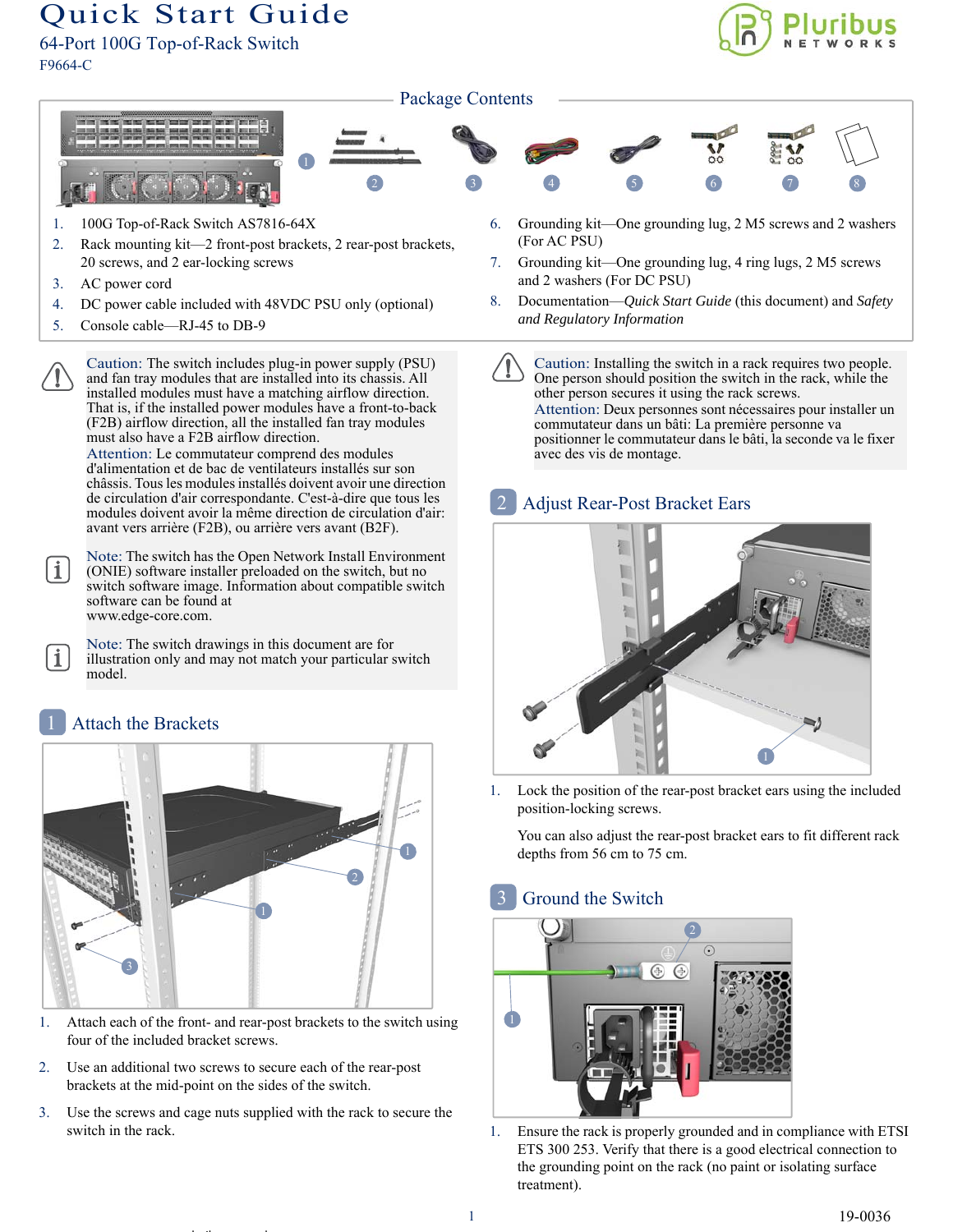2. Attach a #10 AWG grounding wire (not included) to the grounding point on the switch rear panel. Then connect the other end of the wire to rack ground.

Caution: The earth connection must not be removed unless all supply connections have been disconnected. Attention: Le raccordement à la terre ne doit pas être retiré sauf si toutes les connexions d'alimentation ont été débranchées.





1. Install one or two AC or DC PSUs in the switch.

The switch supports up to two PSUs that must have the same matching airflow direction as the installed fan trays.

2. Connect an external AC or DC power source to the PSUs.

Caution: Use a UL/IEC/EN 60950-1 certified power supply to connect to a DC converter, and a  $#10$  AWG (for -36 VDC to -72 VDC PSU) wire to connect to a DC PSU. Attention: Utilisez une alimentation certifiée UL/IEC/EN 60950-1 pour le connecter à un convertisseur CC et un câble AWG #10 (pour -36 VDC à -72 VDC) pour vous connecter à une alimentation CC.



- 1. Connect the RTN return. (red wire).
- 2. Connect the -36 -72 VDC (black wire).
- 3. Connect the Chassis Ground (yellow-green wire).

#### Verify Switch Operation 5



1. Verify basic switch operation by checking the system LEDs.

When operating normally, the PSU1/PSU2, Diag, and Fan LEDs should all be on green.

# Perform Initial System Boot 6

- 1. If the network operating system (NOS) installer is located on a network server, first connect the RJ-45 Management (Mgmt) port to the network using 100-ohm Category 5, 5e or better twisted-pair cable. (Not required if the NOS installer is located on attached storage.)
- 2. Boot the switch. Wait for the ONIE software to locate and execute the NOS installer, and then wait for the installer to load the NOS software image.

Subsequent switch boots will bypass ONIE and directly run the NOS software.

Note: For switches with ONIE software pre-loaded, refer to  $\mathbf i$ the network operating system (NOS) installer and NOS documentation for details on software options and set up for ONIE.

#### Connect Network Cables 7



- 1. For the RJ-45 Management port, connect 100-ohm Category 5, 5e or better twisted-pair cable.
- 2. Connect DAC cables to the QSFP28 slots. Or first install QSFP28 transceivers and then connect fiber optic cabling to the transceiver ports.

The following transceivers are supported:

- ? 100GBASE-CR4, AOC, SR4, LR4, and PSM4
- ? 40GBASE-CR4, SR4, and LR4